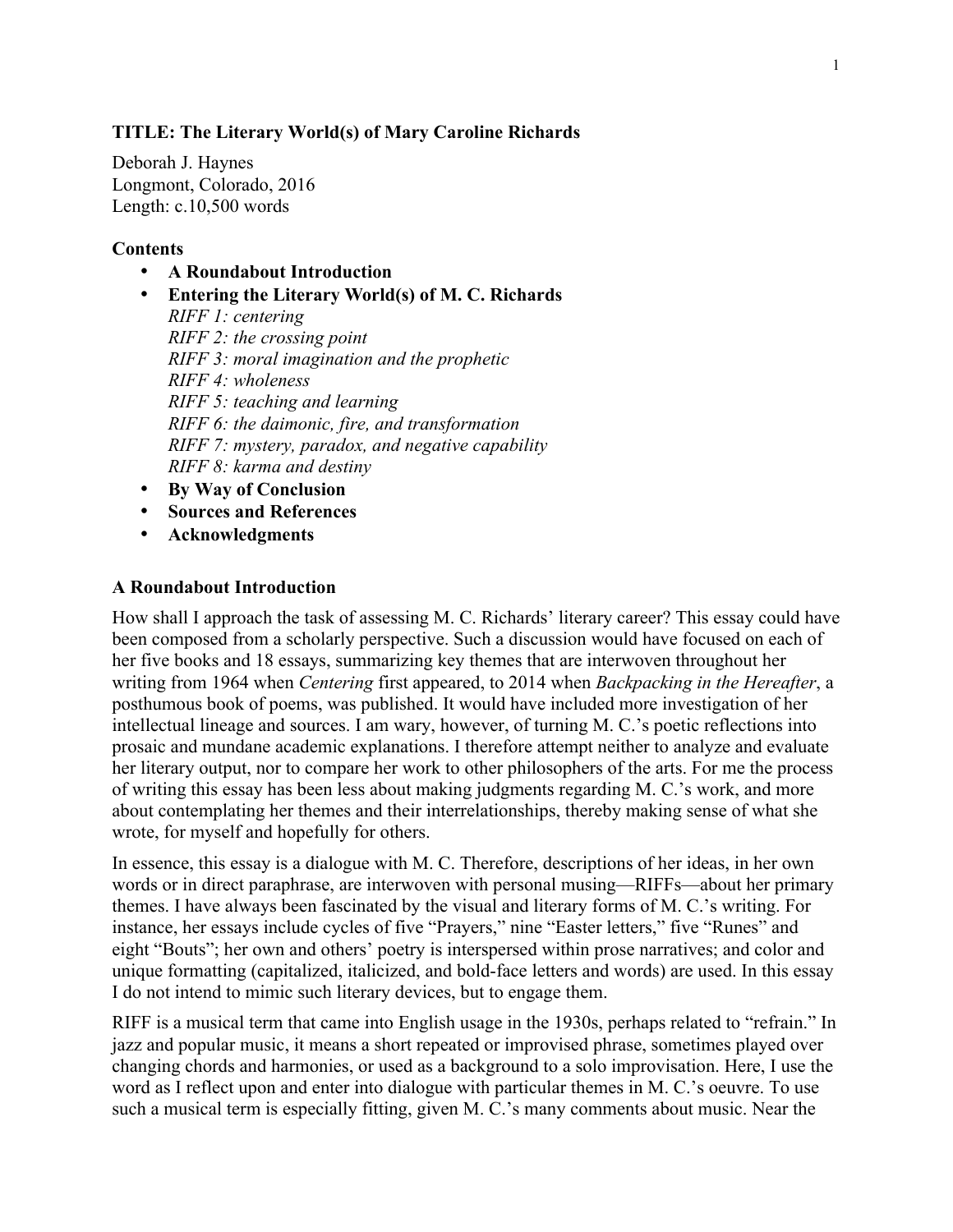end of *Centering* she asks herself what she has learned the most from in all of the arts, and she answers, "poetry and music" (127). Cultivating the listening ear is crucial to both of these artistic forms. Poetry, of course, is a natural response for M. C.; she was, after all, a poet for most of her life. Although she was neither a musician nor trained in music, music was crucial in her education. Learning about elements of music such as pitch, duration, timber, volume, rhythm, harmony, counterpoint, atonality, serial composition, indeterminacy shaped her life, art, and writing. Yet, how well do we actually hear? "If we can hear, we have a better strength to maintain balance in a world which tempts us into making ignorant choices" (C, 128). So, "study in depth! . . . Listen!"  $(C, 129)$ . And, in a poem writen for her  $80<sup>th</sup>$  year, M. C. asked how she might celebrate that transition. "I hope there's music up ahead, / of course there is, / where else would it come from— / All my years I have spent / coming toward music, / emergent to music, / baffled, blended, immersed / in this intrinsic ballad . . . ." (OME 184). My RIFFs are an attempt to listen to M. C. with both my outer and inner ears.

I have known M. C.'s writing since I was a young college student, and I read everything she published as it became available. My understanding of the intersections of art and life developed as a result of reading her writing and getting to know her. My concept of the vocation of the artist developed as a result of reading M. C.'s definitions of art, craft, and prophetic imagination, alongside our in-person conversations. My willingness to embrace the darkest sides of my psyche developed as I heard about her life and read her books. At the outset of *Toward Wholeness: Rudolf Steiner Education in America*, M. C. used the image of living process in describing her approach to Waldorf education in the United States: "[t]here is a creative way to write and to read, Rudolf Steiner said, which keeps the faith with living process, and which does not tend to congeal and rigidify ideas. He asks the readers of his books to follow them as an unfolding process, not to seize upon points here and there for momentary stimulation. We must try to keep a sense of the whole at all times" (3). I ask you, the reader of this essay, to keep faith with the process of my writing about M. C. Richards' literary career.

M. C.'s life and work reflect an unusual set of values about creativity and the arts, and about living in community. Her values provide a fresh and courageous counterpoint within our highly commodity-driven world. She had a multifarious career and might therefore be called a renaissance woman: a brilliant teacher, a fine potter, a spirited and well-respected translator, writer, and poet, an engaged abstract painter in the last years of her life, and an ardent advocate of community. Her creativity crossed traditional boundaries within the arts and sought to connect art to life. And she brought this "cross-over" into her teaching in various contexts in the United States, Canada, and England. She was fearless in exploring the unknown, including the experiences of living with and caring for others, then aging in community until her death. She lived for many years at Kimberton Hills, an anthroposophical community that supported disabled adults, and in this way gave deeper form to her values of care, kindness, and compassion. She *lived* the values about which she wrote and spoke.

M.C.'s first published work was a translation of Antonin Artaud's *Theater and Its Double*. This book provided germinal ideas that revolutionized American theater in the 1960s and 1970s. As Susan Sontag put it in reviewing the book, "The course of all recent serious theater in Western Europe and the Americas can be said to divide into two periods—before Artaud and after Artaud. . . . [he] changed the understanding of what was serious, what was worth doing." In *Centering* especially, M. C. repeatedly reflected about Artaud's ideas in discussing the themes of transformation, metamorphosis, and alchemy. One of the chapters of his book is entitled "The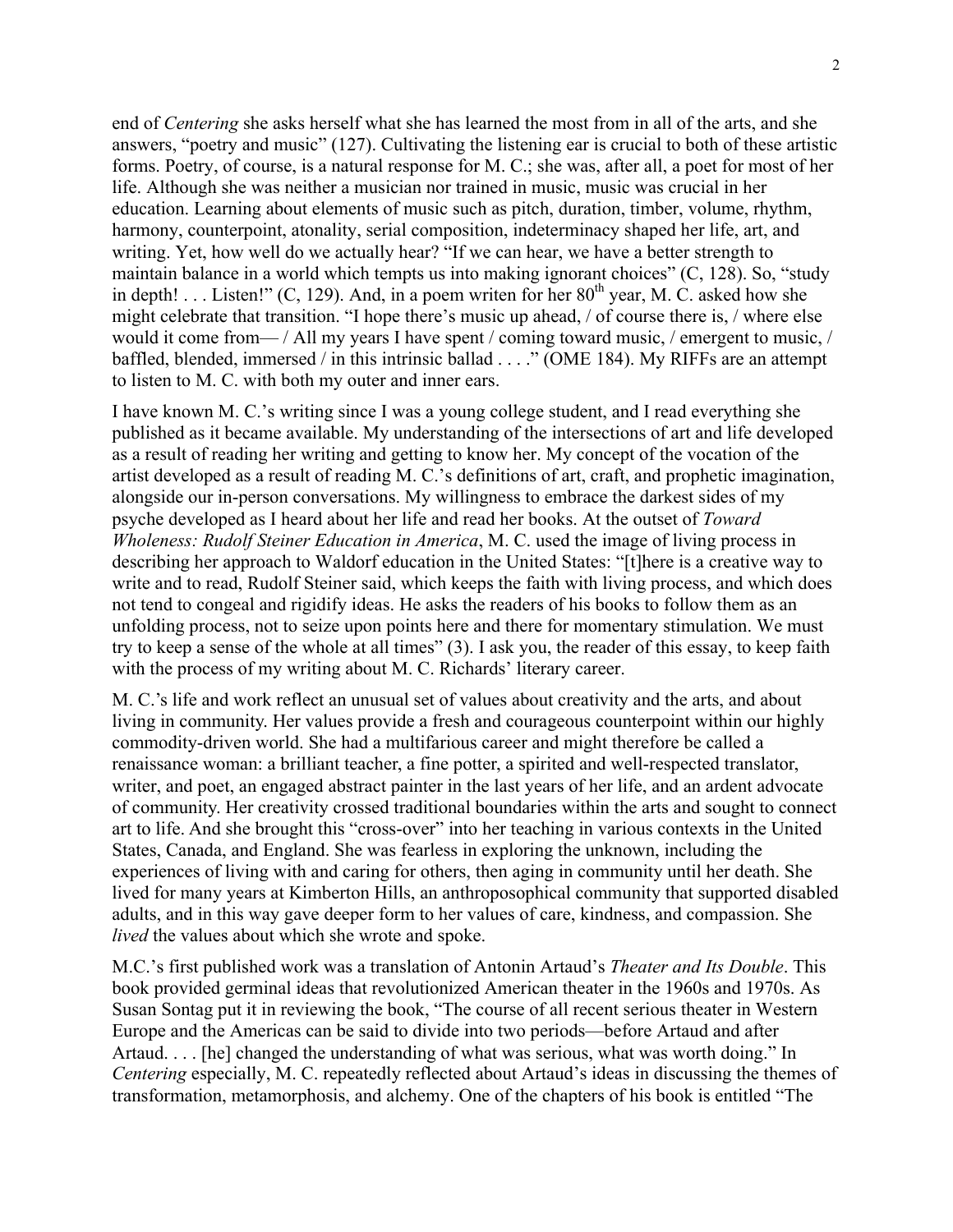Alchemical Theater." There, he suggests that the theater, like alchemy, has a spiritual double. Just as alchemists were trying to make matter into gold, "so the theater tries to make spiritual gold in a poetry of space" (CP, 60-1). The theater and alchemy are virtual arts, like a mirage in Artaud's view; and they are practices of "virtual efficacy," where apparent deeds are not actually, literally, acted out (OME, 36).

Of her four nonfiction books, *Centering in Pottery, Poetry, and the Person* formed her reputation and remains her most well-known and influential work. M. C. explored the relationship between the cognitive and creative, the visible and invisible worlds*.* To speak of art and the creative process as radical presence is to question traditional boundaries between art and life, as well as the assumption that creativity should result in marketable products. *Centering* is impressive for its synthesis of thought, plain speech, and incantation. It became an underground classic, pulling together ideas about perception, craft, education, creativity, religion and spirituality, arguing for the interconnection of art and life and the creativity of every person. In that book, M. C. described art as a Moral Eye that opens and closes, helping us to see truly what is around us. At the center of her vision there was no product to sell, no "specific object" such as minimalist artists touted in the 1960s, but instead a process of becoming a whole person.

*The Crossing Point: Selected Talks and Writings* is a collection of essays, nearly all of which began as talks. Written between 1964 and 1971, these texts extend her investigation into the realms of literature, philosophy, and depth psychology. The central image for *The Crossing Point* comes from studies in projective geometry and plant growth, in particular the lemniscate and the meristem. The lemniscate resembles a figure eight or Mobius strip, where what is enclosed turns into what is open and lifting up. The meristem is the growing tip in plants. She linked these forms not only to the archetypal image of centering clay, but also to inner processes. We move inward toward the self, and outward from the self into the world with our own growing edges. Essay topics include fire, transformation, and metamorphosis, medieval alchemy and the self as alchemist, and a number of other concepts such as conscience, moral imagination, karma, and reincarnation. As with her central image of centering, M. C. considered all of these themes crucial to the disciplines of pottery, poetry, and the quest for personal wholeness.

*Toward Wholeness* documents with earnest feeling the development and expression of Rudolf Steiner's educational philosophy. If there is a pervasive dialogue partner in all of M. C.'s writing, it is Rudolf Steiner. Following his interest in questions such as "what is the child?" and "who is this child?, Steiner initiated the first Waldorf school in 1919, in Stuttgart, Germany. Based in Goethe's concept of metamorphosis, Waldorf schools were an expression of anthroposophy, which M. C. describes as the inner language of anthropology. The central question for anthroposophy is "what is the human being?" The arts formed the basis of the curriculum: eurythmy, painting and drawing, music and voice athletics, poetry, handwork of various kinds. Often performed with music or spoken poetry, eurythmy is not dance movement or personal expression, but a vocabulary of movement, like the alphabet we use in verbal language. In Waldorf schools, students develop writing out of painting and drawing. Handwork, such as knitting, crochet, sewing, and cross-stitch, is introduced when students are quite young. Later as students mature, master craftspersons teach weaving, woodworking, pottery, sculpture, basketry, bookbinding, and other arts. Education, in this model, should be understood as a lifelong process, not confined to a few years in elementary and high schools, but extending through the span of life. Consequently, the training and inner life of the teacher is absolutely essential.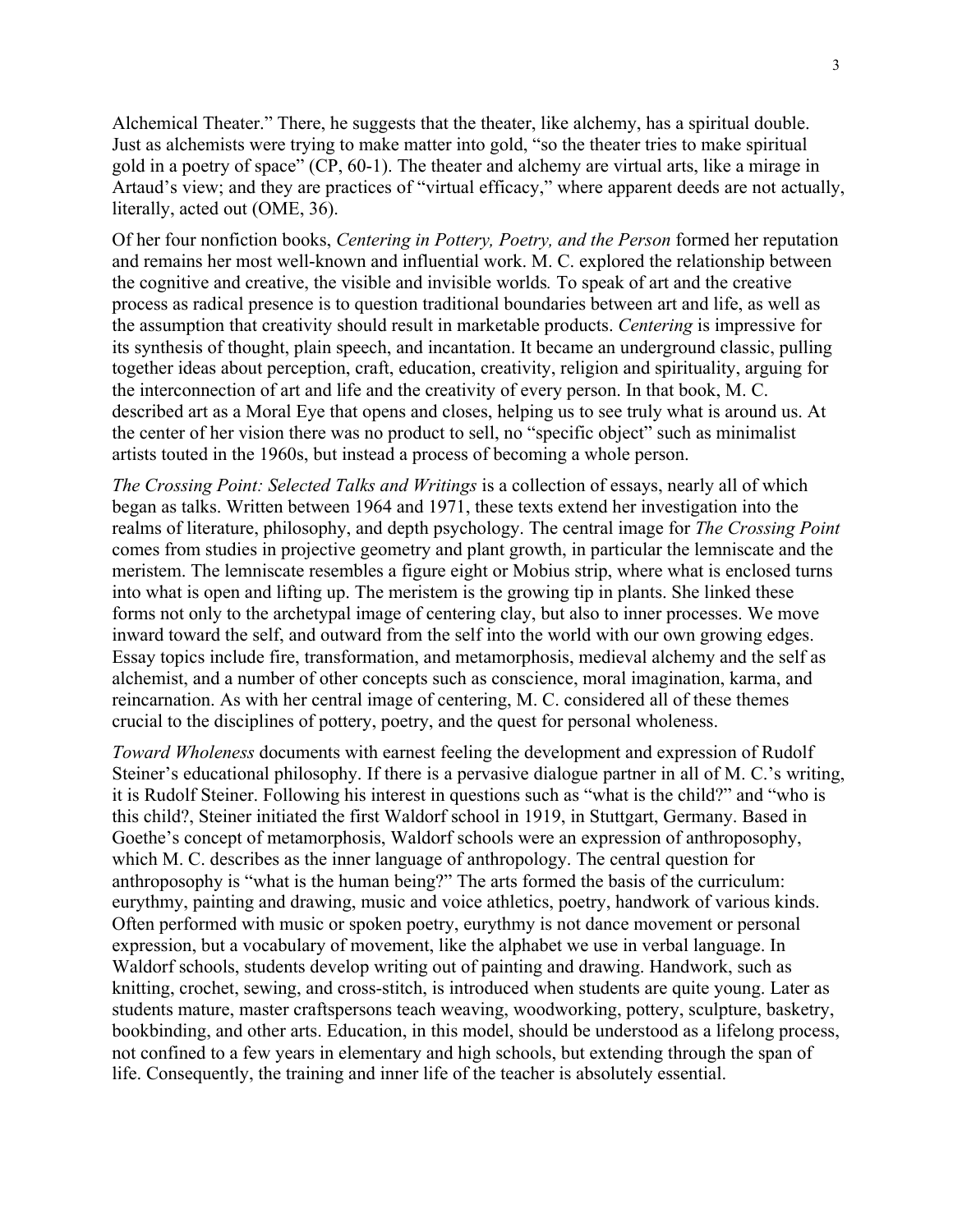M. C.'s comprehensive personal appraisal of Steiner education mingles philosophy, description of the schools, and poetry. The book took four years to write, and its nine major chapters cover a range of themes addressed to "parents, students, teachers, philosophers, pilgrims, and question makers" (xii). The book also includes a directory of Waldorf schools, institutes, and adult education centers, and a brief chronology of Rudolf Steiner's life and his works. This is the only book written by M. C. that contains a bibliography.

*Opening Our Moral Eye: Essays, Talks, & Poems Embracing Creativity and Community* contains eight essays addressing a range of themes—from her autobiography to philosophical and sociological concerns. "Toward M. C." was the result of a series of conversations in 1985 with Gerry Williams, editor of *Studio Potter Magazine*. "Black Mountain College: A Personal View of Creativity" was given as a talk in 1992, during a celebration of this educational experiment. Here she discusses many of her formative influences, including her parents, experiences at Reed College, the University of California, and Black Mountain College; her early work translating Antonin Artaud; important individuals such as Robert Turner, John Cage, David Tudor, Charity James, Seonaid Robertson, and Paulus Berenson; particular clay series, such as the seven *"*I AMs*"*; her experience with Rudolf Steiner's ideas and Waldorf education, and the decision to live at Kimberton Hills. Other themes of these essays, such as the role of imagination, activism, community, agriculture, and right-livelihood, informed the last quarter of her life.

Besides including her poems in each of her books, M. C. also published two books of poetry during her life: *Imagine Inventing Yellow* and *Before the Beginning.* Collected and edited by Julia Connor, *Backpacking in the Hereafter* was published in 2014. I am neither a poet nor poetry critic, therefore I feel ill-suited to discuss her poetry. That said, I will allude to a few of her poems as they pertain to the themes that follow.

To me, the question of audience provides a useful lens for looking at M. C. Richards' literary career. Why consider audience here? How we view audience is intimately related to the ways in which we understand ourselves and the creative process, to the ways our ideas take shape. Other persons are an aspect of our own creative processes: we are formed by self-other relationships. Essays were M. C.'s primary mode, "occasional" writing addressed to particular audiences, born of unique invitations and contexts. Even *Centering* began as a talk and was expanded to include other topics.

M. C. Richards spoke to diverse audiences, including writers, artists and craftspeople from many disciplines. She taught at a number of schools both private and public: the University of Chicago, Black Mountain College, Haystack Mountain School of Crafts, Pennsylvania State University, Swarthmore College, Rhode Island College, Antioch College, Central Washington University, Colby College, University of Oregon, Oakland Community College, Rudolf Steiner College, Institute of Creation Spirituality, and Schumacher College, to name but a few. She also gave numerous talks to organizations, which appeared later as essays in her books. She spoke to the Association of Occupational Therapists, and to conferences such as the American Craftsman, the Washington State Art Association, and a Friends (Quaker) conference. She spoke to Unitarian Universalist women, and to a large conference of women artists. And, of course, she spoke to other groups of craftspeople, including pottery guilds in different locations. After leaving fulltime teaching, she taught for short periods in the curriculum laboratory of the University of London, Goldsmiths College, and at the University of Lethbridge in Alberta, Canada.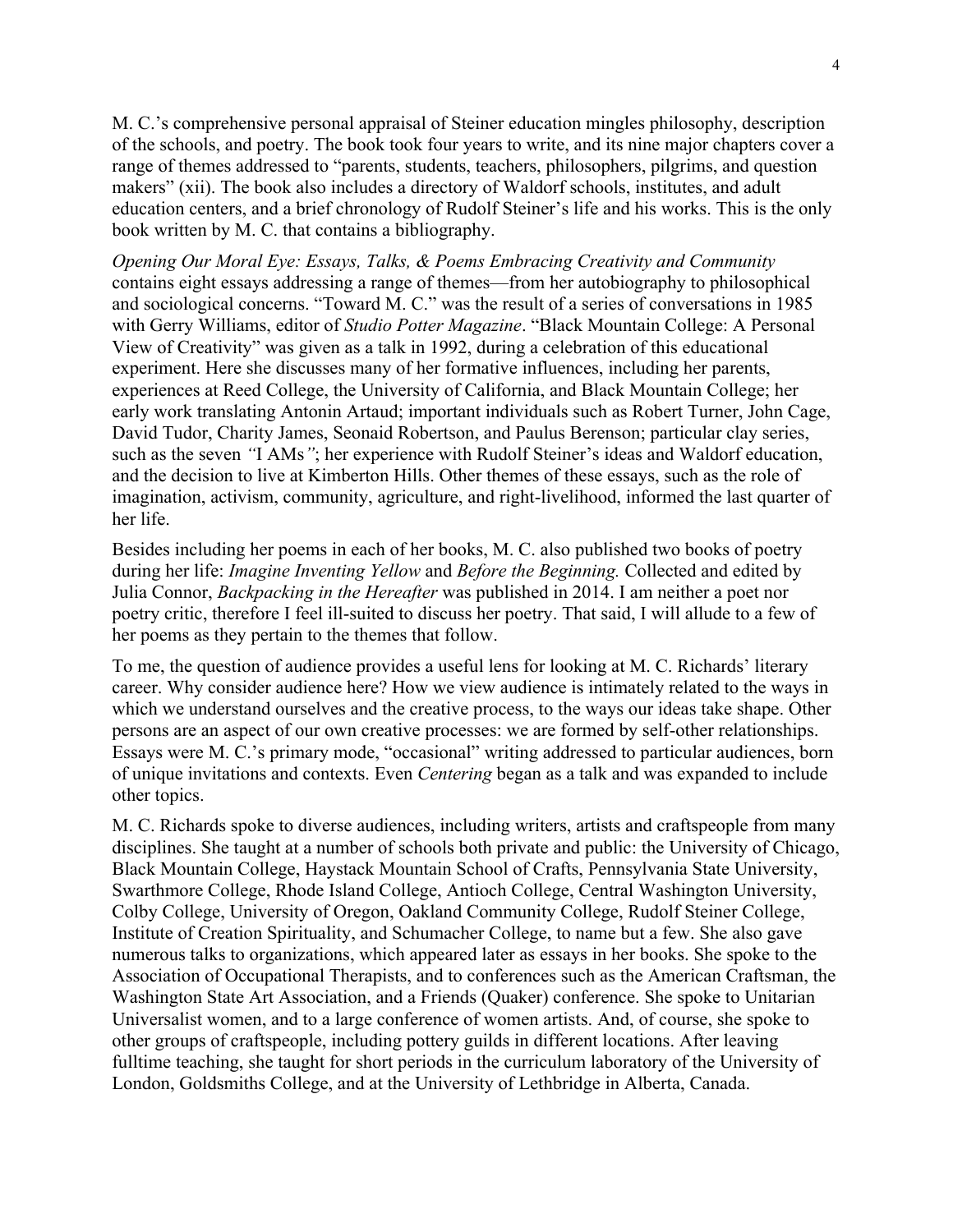As I end this roundabout introduction, a few further words about myself. I met M.C. Richards in many settings over nearly thirty years; experienced her teaching multiple times; read all of her non-fiction and poetry; helped to pack her art for a comprehensive exhibition in California in 1986; then found a publisher for and edited her last book of essays, *Opening Our Moral Eye.* My experience editing this book gave me a new appreciation for the creative ego, both hers and mine. M. C. was prickly about her writing. I had already published two scholarly books with Cambridge University Press, and thought I knew something about writing. But she did not want me to edit any of her language. And although I had suggested the book's title based on a sentence in *Centering,* M. C. wanted to call the book *Communion of Worlds* (private letter, July 4, 1995). The editors at Lindisfarne Press, however, preferred the original title, and the book appeared in late 1996. Subsequently my own life revved up, with my first university administrative position, then a major move to undertake a more complex administrative position with the prospect of building a new visual arts complex at a research university. Our correspondence continued, but I did not see M. C. again until I joined others to sit beside her body during the days after she died in 1999.

# **Entering the Literary World(s) of M. C. Richards**

#### *RIFF 1: centering*

So, back to the beginning. In early 1971 I was a college undergraduate at the University of Oregon, majoring in ceramics. A particular book was urged on us. Originally published in 1964, the first paperback edition of *Centering* appeared in 1969. Our teachers read it with excitement and invited us to read it too. Here, in the humble guise of a book written by a poet and potter, was a philosophy of creativity and a philosophy of life. If books such as David Green's *Understanding Pottery Glazes* and Daniel Rhodes's *Clay and Glazes for the Potter* might be said to provided the body of ceramics, and if Gaston Bachelard's *Psychoanalysis of Fire* and Guy Murchie's *Music of the Spheres* provided the intellect, *Centering* articulated its spirit. In her book Richards spoke in a poetic language about the connections between life itself and our work as potters who center clay and create vessels that must withstand the ordeal by fire. She talked about the hard work of bringing into being–through our speech, our gestures, our acts–a self capable of responding in life, as well as in art, to other persons. Here, for the first time, I encountered a vision and articulation of the moral dimension of artistic work. "How do we do it," she wrote, "how do we center in the moral sphere? how do we love our enemies? How do we perform the the CRAFT of life, *kraft*, *potentia*?" (C, 5-6). The German *kraft* means power or strength; and we must use that power to form not just the pot, but ourselves.

One of the most prescient statements in all of M. C.'s writing concerns life and art. "Life is an art, and centering is a means. Art is a mode of being in which elements of form and content; style and meaning; feeling and rhythm – all the living perception may be imaged forth in a way that does not sacrifice the moving character of the world. Every person is a special kind of artist and every activity is a special art . . . All the arts we practice are apprenticeship. The big art is our life. We must, as artists, perform the acts of life in alert relation to the materials present at any given instant" (C, 40-1). I have always felt tremendous resonance with this statement, because life *feels* like an art to me. Both demand grace, wisdom, and skillful means. We learn about intention and aspiration, about limits and possibilities, about success and failure. We learn *how* to live by working with clay or marble or paint on paper, or by playing music, singing, dancing, and performing. I love her assertion that everyone is an artist. So said Joseph Beuys too.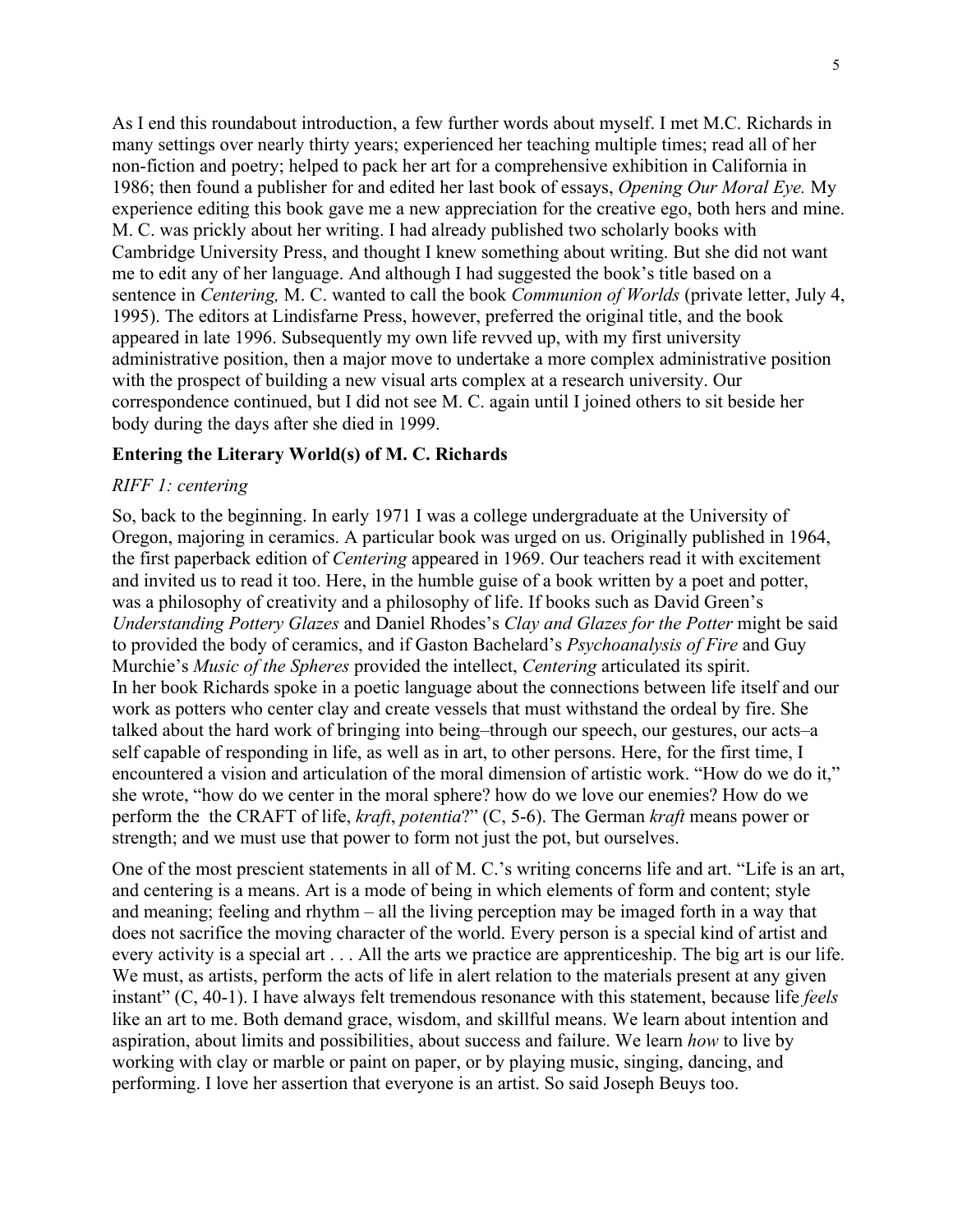M. C. used the experience of centering clay on the potter's wheel as an activity with deep implications. It is "a law by which one comes into such a relation with the world and with oneself that one feels the whole in every part" (CP, 177). The potter must bring the clay into a perfect equilibrium, such that there is no difference between the inside and outside of the vessel. The center, then, is everywhere—a quality of equilibrium and balance.

Richard's writing appealed to me because it is vivid and personal. This was no disembodied abstract philosophy, but one that stimulated the senses. She told jokes, and talked about how we tear and swat and push and pinch and squeeze and caress and scratch and model and beat the clay. She related philosophical ideas to her life as a poet, author, teacher, an "odd bird" in both academic and craft worlds. She talked of the paradox of the human longing for union and separation, and of the pain and suffering that accompany our attempts to live and to love. At the center of all our yearning and urgent activity is mystery and paradox. For M. C. the practice of centering is a non-dual practice because of the way it challenges all dualisms.

M. C. called *Centering* her spiritual autobiography. She described the book as like a bush from a single root, with many branches, leaves, and twigs—all the same plant. And this is a good segue to RIFF 2, because M. C. repeatedly returned to metaphors and analogies taken from plant morphology.

# *RIFF 2: the crossing point*

Plant physiology is a fascinating process whereby growth proceeds by metamorphosis (C, 36). A seed grows into a root, and then it sprouts. A seedling leafs, and from those leaves, the stem grows. Then branches from the stem, then flowers, which seed. The plant dies, the seed falls, then another root and sprout. This is a process of transformation. And yes, we human beings also grow from seeds that mature and ripen. That said, it is crucial to remember M. C.'s humorous exhortation that "the human being is not a plant" (CP, 48). We are dynamic responsive organisms that interact in complex ways with our environments.

Unlike plants we also grow in capacities, for love, compassion, conscience. We act in and change the world. We have stories to tell, *our own stories*. M. C. wrote so vividly about this in "The Gulf War," a poem from her series *All Our Relations*. Paralyzed by the violence and hatred of that war, she could not sleep, could not create, until she realized that this was not *her* war, *her*  story: "We should try to remember the stories we are stewards of, and tell them in whatever ways we can . . . We do not need to fight. We need to sing, to sing out, to speak from an innocent place, a place of freedom. A place of vision in our souls. Let our true stories be part of world history" (OME, 170).

Just as we have developed our capacity for rational thinking, so we need to develop the faculties of intuition, imagination, and inspiration. "We need to develop a crossing point from one order of awareness to another . . . ." (CP, 105). I find this a beautiful use of the image of the crossing point, a way of acknowledging that all these ways of knowing are actually interdependent.

And yet, the image of the crossing point is also a distinctive part of plant geometry; it is the lemniscate, from *lemnis,* which means "ribbon." As she suggested in the essay, "Toward M. C.," take a ribbon, and make a figure eight with it. Hold it upright. Then, put your finger on the outside of the top loop, and follow the ribbon to the crossing point. Here you will find yourself on the inside of the bottom loop. "What you have is a form with continuity between the outside and inside" (OME, 50). In a plant, this crossing point where the root moves down and the shoot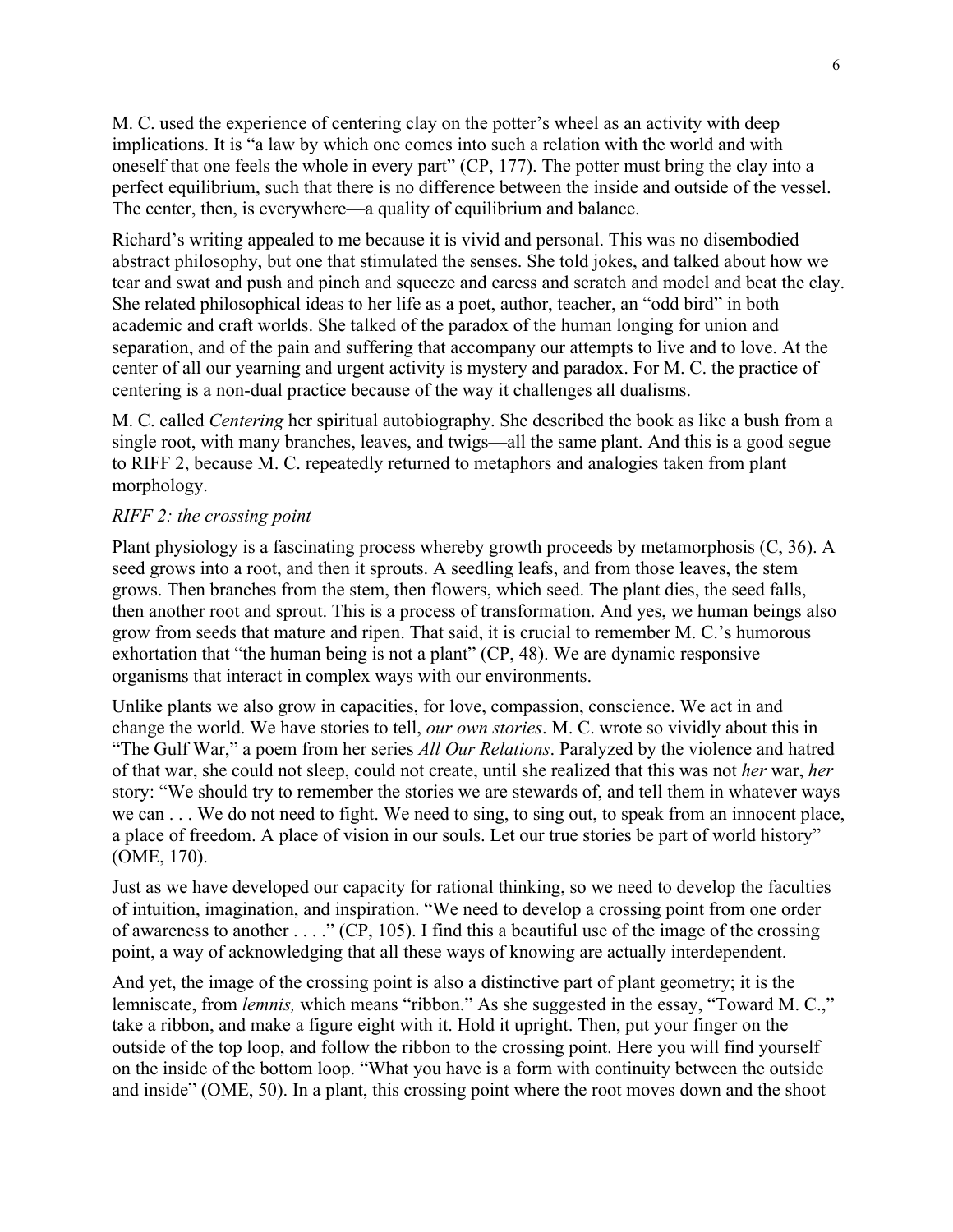grows up is sometimes only one cell wide. And the analogy for us is the human heart. We are rooted by gravity and never lose touch with the earth; yet we grow up and out into the world through our senses, imagination, and intuition.

"Life is not an achievement course, it is a continually changing insight. Nothing fails like success, because success is quickly obsolete, the goal once satisfied changes. In every practical solution there must be growing points. All living organisms have one. In plants it is called the meristem" (CP, 140). I find the most poignant expression of the meristem in M. C.'s poem, "Evening Primrose":

Sitting in the roofless tent, listening…

See all natural forms, he said, not as forever fixed but as expressing a tendency toward another form

I saw you last night, evening primrose, preparing to open: In an instant you changed from bud to bloom, pulling back the outer sheath as the petals expanded and became flower. And the tendency then, barely visible, to lose moisture, to wilt, to droop, to shrink, to drop,

to become earth.

I feel in myself the growing tips of age:

to travel without an agenda, to seek a new furniture of emptiness and silence where I can voluptuously sit as in a pool of warmth, living toward dying, blooming into invisibility.

Written August 24, 1997

When I first read "Evening Primrose," as well as the poems collected in *Opening Our Moral Eye*, I was reminded of Giambattista Vico, an Italian writer who lived in the seventeenth century. Many of our linguistic metaphors are drawn from bodily and erotic life, as Vico observed in *The New Science*. The head is the top or beginning. We speak of the shoulders of a hill, the eye of a needle, the lip of a cup, the teeth of a rake, the tongue of a shoe, the bowels of the earth, and so on. Fields are thirsty and willows weep. Numerous other examples could be offered. Vico's "vision" involved hands that are not afraid to touch the earth and yet remain capable of reaching out to embrace other persons.

M. C.'s poems collected in *Opening Our Moral Eye* reflect a similar sensibility.

A naked corn cob is "cool, sweet, intimate, smooth, like skin I'm holding."

"This hand flickers at my lips, / this hand falls to its knees and bows, / two hands drum time out of silence. / Like flowers they open and close."

"In the garden the wild mind buds and swells / with words that cannot rest, cannot be spelled, / that turn this pink, this lemon yellow  $\dots$ ."

"I have painted the female hills / stretched and piled against the sky. / They are sleeping. / I have given them golden haloes. / They are saints. / They are sleeping."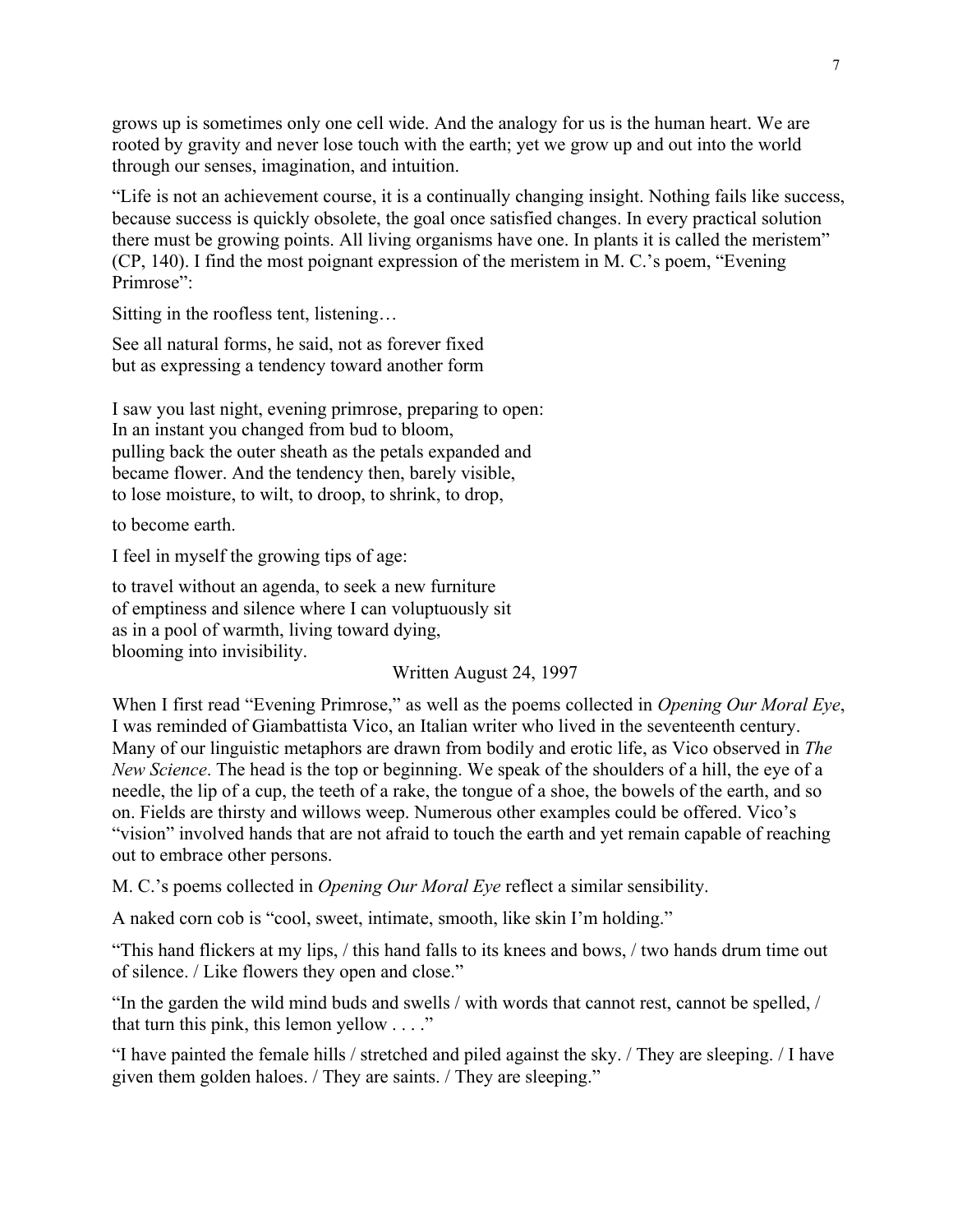In a more humorous vein, M. C. used the image of a cabbage to describe the nature of the human being, whose experiences in life and art help her or him to develop kindness and compassion. "Now for Mr. Cabbage. He grows a big heart. Out of his heart come leaves. As the leaves grow, the heart grows. The cabbage gets its leaves from the inside, where there aren't any. Cabbages grow from the inside, from the heart. And by growing they create their hearts" (CP, 172). We, also, create big hearts by growing from the inside out.

"Through the crossing point the flow goes both ways: and there is that instant/point where we rest in the quiver of the double realm." This threshold may be experienced as a door that opens into the unknown world. And, in that moment "the whole world is our religion" (CP, 244-45).

# *RIFF 3: moral imagination and the prophetic*

In M. C.'s writing, the imagination is a sense organ that perceives spirit and matter. Imagination is a concept with a long and vivid history. The word is derived from Greek and Latin words, *phantasia*, *eikasia*, *imagination*—fantasy, evolution, and imagination, respectively. It refers to the image–making capacity in human beings, which can be as varied as dreams, fantasies, illusions during daily life, reverie, artistic creativity, mystical visions, and the ability to envision others' lives or a better world. The vocabulary of imagination is slippery, and therefore it might be considered more of a myth that concept. Like a myth, it has a complex history full of diverse interpretations.

I believe that imaginative activity must be gauged by and experienced in the world. As the poet Wendell Berry once put it, the truth of the world's lives and places must be proved in imagination. Certainly, imagination for its own sake has a role in individual lives, but the greater work of imagination proceeds in relation to the world. Imagination is not a special domain of the artist, but a capacity shared by all human beings. I agree with M. C., and with a host of other writers going back to Aristotle, that imagination is a faculty through which we experience the activity of the spirit in the world. I think that artists are under a strong injunction to develop and use this imaginative capability to its fullest prophetic and visionary potential.

Through the crafts and arts such as poetry, we develop our moral imagination. On the one hand, moral capacity is "the ability to be guided in one's speech and action by the standards of quality to which one gives allegiance"  $(C, 62)$ . On the other, by envisioning and eventually creating what is not yet present, we exercise moral imagination (C, 92). Centering in the moral sphere, we learn to handle, skillfully, personal preferences. Not to do this can lead to indifference, or worse, prejudices that shape our actions toward others. As M. C. suggested, the prophetic artist should study the laws of polarity and "participate in that from which he [or she] feels most separated" (C, 132). And conscience plays a powerful role in this process.

Always, for everyone, life offers challenges and can seem like a full-fledged battle. "One is brought to a crisis of conscience. The world stands stubbornly before one. It will not yield. It refuses my concern. I will not withdraw. It stands at a distance, I wish to approach" (C, 133). Sometimes we are brought to a crisis of conscience by our hunger for union, sometimes by our hunger for freedom and separation. When we begin to grasp the concept of metamorphosis as it applies in our lives and consciousness, we understand that we cannot make this yearning a foundation for permanent values. Certainly, its meaning and significance may seem permanent, but it is actually ephemeral and impermanent.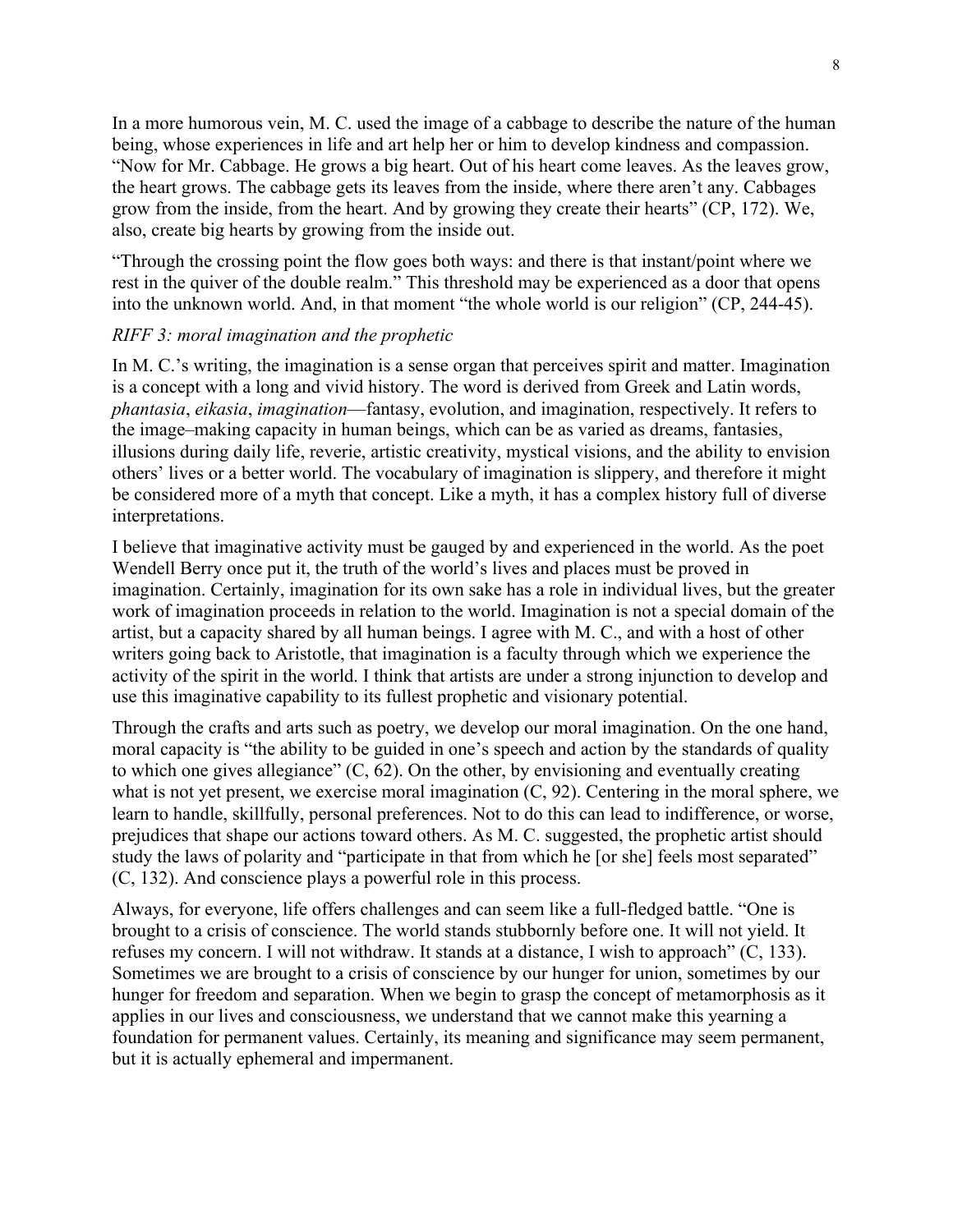Fostering the imagination should be one of the primary goals of education. As Wordsworth describes it, "to be affected by absent things as if they were present; . . . expressing . . . especially those thoughts and feelings which, by his own choice, or from the structure of his own mind, arise in him without immediate external excitement" (C, 115). M. C. said that imagination is the ability to behold living images that are not perceivable by the senses. Yet the senses also play an extraordinary role.

In *Opening Our Moral Eye*, M. C. Richards wrote passionately about the renewal of art through agriculture. As a result of living in an agricultural village, she became a practitioner of biodynamic agriculture, the principles of which were defined by Rudolf Steiner. Both art and agriculture develop the powers of the imagination and are dependent on careful observation of living processes and intuitive improvisation. How might we enhance our powers of imagination? Through carefully observing how all things live and how they die. Time can be experienced through color, especially the changes of color associated with different times of day and year. Both farmer and artist watch the sky and learn to read it, through clouds, light, shadow, and stars. Tending plants and observing the world, we learn meditative attention. Finally, as a result of developing the ability to imagine, our capacities for inner and outer vision develop, as does our compassion for the suffering of others.

In the end, moral imagination is not a capacity we develop for its own sake, but is related to the prophetic. M. C. suggested that artistic imagination "creates what has never before existed." Artists in all disciplines register and prophesy the expansion of human consciousness, thus giving voice to and acting as guardians of the world (C, 94). This is a grand vision, a worthy goal of our humble creative efforts.

### *RIFF 4: wholeness*

Wholeness is a crucial concept for M. C., in art and in life. "To bring universe into personal wholeness, to breathe in, to drink deep, to receive, to understand, to yield, to *read* life. AND to spend wholeness in act, to breathe out, to give, to mean, to say, to *write*, to create life. It is the rhythm of our metabolism and may not easily be put into words" (C, 65-6). This, I think, is M. C.'s definition of the purpose of life. Committing ourselves to the goal of fostering our own and others' integrity and spiritual unfolding, we work diligently in this life. As artists, we work in solitude and in community with others, toward wholeness. I agree with M. C. that it is hard to put this process into words, for it is an inner decision and commitment that may take various outer forms.

Rereading M. C.'s books and essays, I have been struck by several fascinating meditations on the threefold nature of the human being. The human being, she said, has three ears: the outer organ, which we call the ear; the inner ear which connects to the brain and the rest of the body; and the whole person, who hears the meaning of what particular sounds are saying. "It takes a golden ear to be empty enough of itself to hear clearly" (C, 59). Listening is therefore a profound centering discipline. It is related to the weather and seasons, to moonlight and stars, to the history of humanity, to the history of the individual, to nature, evolution, and to all of our relationships.

Each person is also a threefold being of body, soul, and spirit—or, I might say, body, mind, and spirit. We act, we think, and we intuit the deepest connections. Further, the human organism has a threefold functioning. The "nerve-sense" system functions mainly through the brain and nervous system. We reflect, think, and meditate. The rhythmic systems of breathing and blood circulation are centered in the chest and connected with feeling. And, we each have a metabolic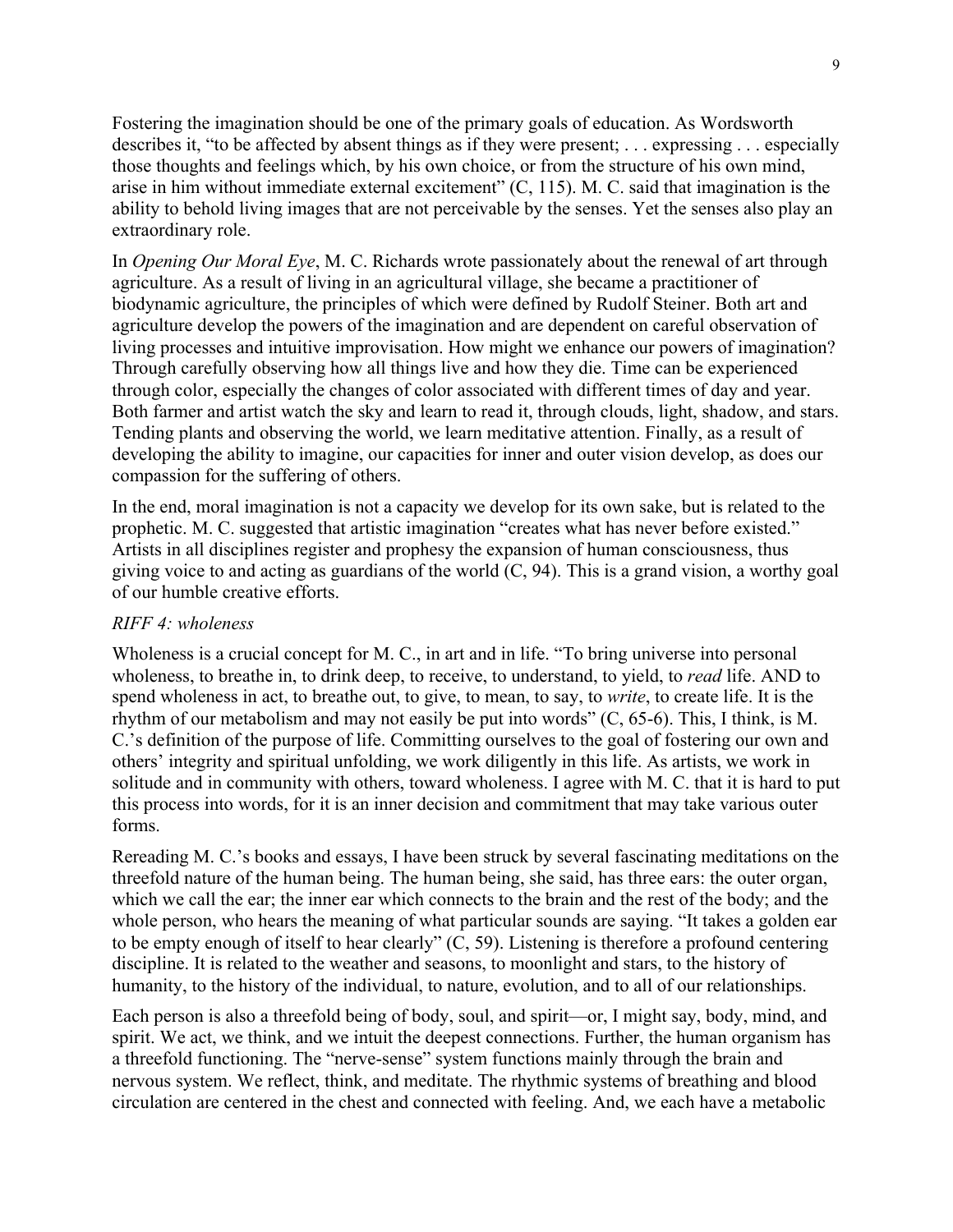system that digests and transforms what we take in. We use our limbs and will to act in the world. Through thinking, feeling, and willing, we thus learn in a threefold process (CP, 147).

M. C. encouraged the cultivation of a strong and centered inner self that can move confidently into the public sphere. She spoke of the essential self and the evolutionary development of consciousness and the spirit, ideas that are also articulated by Carl Jung, Eric Neumann, Pierre Teilhard de Chardin, and Sri Aurobindo. Like these writers, she believed in both an individual and the collective consciousness, a creative unconscious. Like Rudolf Steiner, she affirms the existence of an inner self that is free of cultural programming, suggesting that knowledge is possible free of the gendered body. This is not the place to rehearse arguments about essentialism that continue to rage in both academic and popular literature. But here I simply would note that writers argue about whether human beings are constituted by essential biological categories, or whether language and culture are more determinative in establishing gender and selfhood. There is the further question of what the self or ego actually is, a question that is taken up in great depth by Buddhist philosophy and psychology. Such questions bear further reflection.

On the one hand, working to attain wholeness involves training the self not to respond in anger to events and people around us, to develop virtues that Buddhists call the Four Immeasurables: lovingkindness, compassion, sympathetic joy, and equanimity. On the other, the actual process of becoming outraged at something or someone can be radicalizing in a positive way. What outrages us? What threshold do we cross? What prompts action? How long must we wait, passively observing, learning from what transpires around us, before we are moved to act? And especially, how shall we act as teachers and students?

# *RIFF 5: teaching and learning*

M. C. discussed her views on education, pedagogy, institutions, teachers, and students in at least nine essays and in her comprehensive study of Steiner education in America. A number of pertinent questions pervade her reflections. What or who is the teacher and what is a student? What is intelligence, and why do our intelligent and well-educated psyches still result in national and international messes? What are our institutions now, and what might they become? She wondered how institutions come into being, and how we can work to free ourselves from the ways in which they bind us. She thrilled at the unique strengths of Waldorf education, for its focus on the inner life of the teacher and the possibilities for educating students through the visual and performing arts. As she mused at the beginning of *Toward Wholeness:* "Where do you begin? Where do you stop? What do you include? What do you leave out?" (TW, ix). Here I can only point to the richness and complexity of her philosophy and pragmatic concerns. Inevitably, much is left out, and I therefore urge the curious reader to explore M.C.'s own writing about education and pedagogy.

The word education comes from the Latin *educare*, which means to draw out or to lead out. Pedagogy is a formidable name for the craft of the teacher; it comes from two Greek words meaning *child* and *to lead* (C, 97). Consider the breadth of her definitions of education:

"Education is a process of waking up to life"  $(C, 15)$ .

"We teach all the time, by what we are and what we do. We learn all the time by what we see and feel and think and do" (C, 97).

"To foster a sense of life at its profoundest depth and in it sacred value! Is this not the premise of our pedagogy?" (C, 129).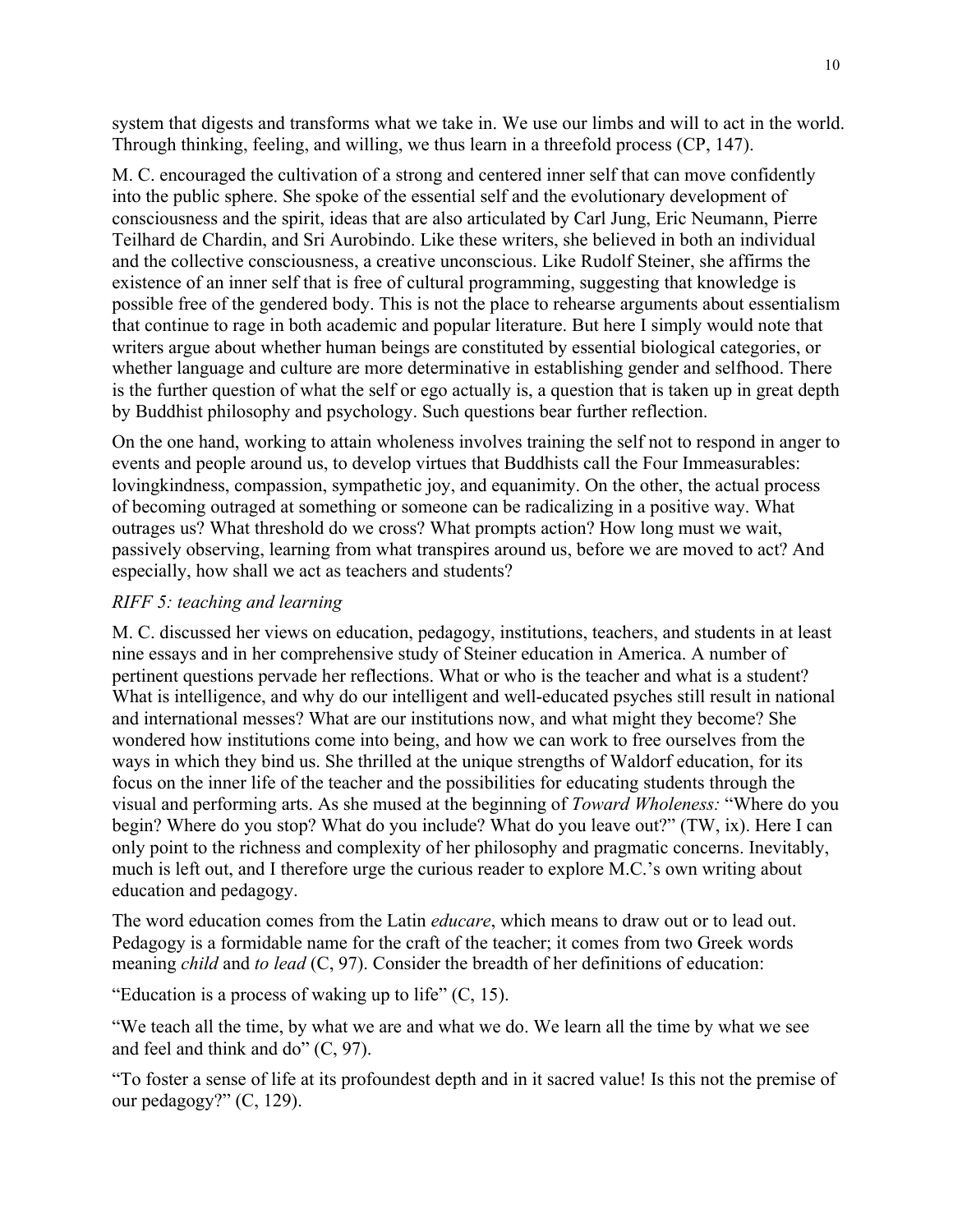"Education is the art of inner enjoyment" (CP, 43).

"Education is an art of healing and making whole" (CP, 117).

"Education is an art because it relies upon that combination of know-how and inspiration, of enthusiasm and dedication, of ability and restraint, which the artist has, and which is awakened in the artist-teacher. The teacher, like the artist, is in touch with inner sources, with creative imagination, and with the unconscious world of the archetypes" (TW, 69).

In "The Public School and the Education of the Whole Person," M. C. articulated her ideas about wholeness and education. Originally published as a booklet by Pilgrim Press, it appeared simultaneously in 1980 alongside *Toward Wholeness*. This essay became an underground classic. Public education was already in crisis, a crisis that has not abated in these many subsequent years. In fact, the crises may be even more extreme now. The challenges of cultural pluralism are ongoing, and include the basic problem of language when students are increasingly diverse. Nevertheless, the public school has a significant double role: to provide continuity in the transmission of culture, and to stimulate creative change and transformation. In the past decades since both her essay and book were published, the impact of new technologies, especially the computer, television, and smart mobile devices, has become an even more potent shaping influence on education, including home schooling and the proliferation of charter schools.

The question of pedagogy, of *how* we educate, was profound for M. C. Not only did she experience a range of public and private schools as student and teacher, she spent decades investigating Rudolf Steiner's educational philosophy and Waldorf schools as they had developed in the United States. She offered detailed stories of her introduction to anthroposophy, of finding a school for her stepdaughter in New York City, and later participating in Waldorf teacher education. Following the Waldorf model, M. C. recommended that teachers should stay with their students over years, fostering respect for the individual gifts of each child. Moral imagination should be cultivated alongside cognitive knowledge, while the creative power of the individual hand should be fostered through all of the arts. The individual art disciplines themselves should be infused with the broader disciplines of will, sincerity, and wholeness.

M. C. saw education as a path of initiation and a sacred art. She was both an inspiring teacher and a committed student. She insisted that teachers must not only practice what they preach, but they must listen carefully to what another person actually means. "You must be able to enter again into a dialogue with all senses alert to the human meanings expressed, however implicitly. The experience of the potter listening to his or her clay strengthens this capacity" (C, 21). She suggests that all teachers should practice an art as they prepare to teach. "I'm a student on the path" (CP, 223).

#### *RIFF 6: the daimonic, fire, and transformation*

When *The Crossing Point* was published, I eagerly read and reread the chapter "Wrestling with the Diamonic." Written as a series of eight "bouts," this essay describes M. C. challenges with the inner impulses that are the source of both human creativity and destructiveness, the "light" and "not-light." The root of the word *daimon* means destiny and knowing, the character of our lives and an epistemological standpoint. The daimonic "stands within, unfolds as fate; something about knowing stands likewise within, perceiving things and beings . . . (CP, 190). It is a fine kind of knowing of both the inside and outside of what is perceived from the place on which we,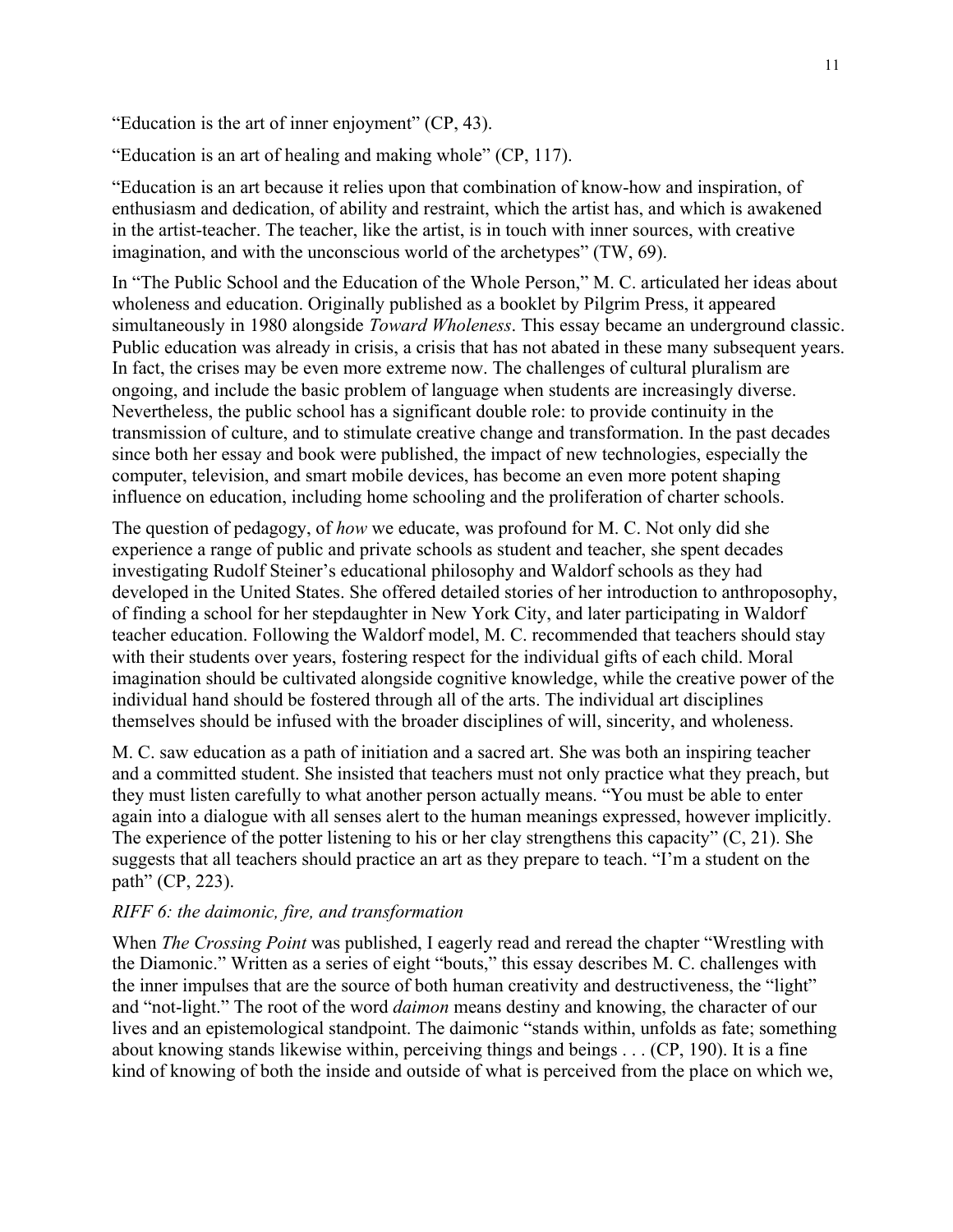quite literally, stand. Yet, this is a shifting ground, for everything changes and we are called to evolve and transform ourselves through both painful and joyful experiences.

In all of her reflection about transformation and metamorphosis, M. C. took her central image from firing of the kiln. Transformation has many aspects, including that even a fired pot will disappear: it will be sold or given away, and certainly broken in time (C, 34). "It is especially difficult in our day to give up the picture one has of oneself and of truth and to keep ourselves open to transformation" (CP, 55). M. C. asked herself how transformation comes about, but she never answered this question simply. Instead, she returned to some of the images from *Centering*. For instance, she affirmed again that centering is a spiritual discipline working through the body: a dialogue between clay, hand, and person. Fire is also archetypal, and there is a way of looking at inner development as an art of fire, of transforming the self through experiences of strong emotion, pain, and suffering (C, 56).

In all of her writing, M. C. described the arts as alchemical traditions, processes of transmutation that use matter to awaken an inner realm (CP, 180). The arts of pottery, of clay and fire, are therefore related to transformations of the person and of society. "When we say that life is an art, that life can only be understood if it is approached as an artistic process, we mean that, as in theater or alchemy, something is deeply infused through its physical forms. And to understand the physical forms accurately, it is necessary to see them with a double eye. This way of seeing is a need in all disciplines" (CP, 181). It is for this reason that M. C. urged everyone to practice an art, and to regard even livelihood and professional work as an art. I think she used this image of the double eye to speak about the outer and inner eyes that look, in turns, out into the world and toward the heart and mind.

Fire is an inner process. On the one hand, she mused, "I do not want the fire. Though I am burning in it, I deny it. For I am afraid to think what will become of me. I will be consumed. I will not know myself. All the familiar apparatus of my life, all my supports, will they not be melted away? I cannot risk everything" (C, 133). On the other, "I was born to be happy, of this I had no doubt. Strangely unawakened to the dark powers, insensitive to evil. I did not come face to face with Fear until I was nearly 40 years old. Time and again my life contracted into an agony of cross-purposes, confused aims, frustrated love... And I entered into the first fire of the first darkness. Seven years later I was brought to another crisis, and I entered into the true fire of the true darkness"  $(C, 135)$ .

Each of us, of course, has our own such experiences and challenges through which we learn what fire is and what heat does. We must learn to undergo the fires of our own psyches. We have to undertake transformation, to proceed through the unknown. And yes, she acknowledged, it is difficult to say what we are doing when we are doing this kind of work (CP, 21). Encountering the daimonic, we enter a mysterious realm where personal biography meets mystery and paradox, karma and destiny.

# *RIFF 7: mystery, paradox, and negative capability*

Mystery and paradox are recurrent themes in M. C.'s writing. "Mystery sucks at our breath like a wind tunnel. . . . Let us pray, and enter"  $(C, 8)$ . Creativity itself is mysterious. Artists, poets, makers of all kinds, and scientists—all work from inspiration, a mysterious process of creation. The artist and poet is a person whose destiny as a human being is not to amass wealth or influence, but to perfect ourselves (C, 94). "The facts of life are hard. Many forces are at work besides our devotion. A mystery is at work. . . . It helps, I think, to consider ourselves on a very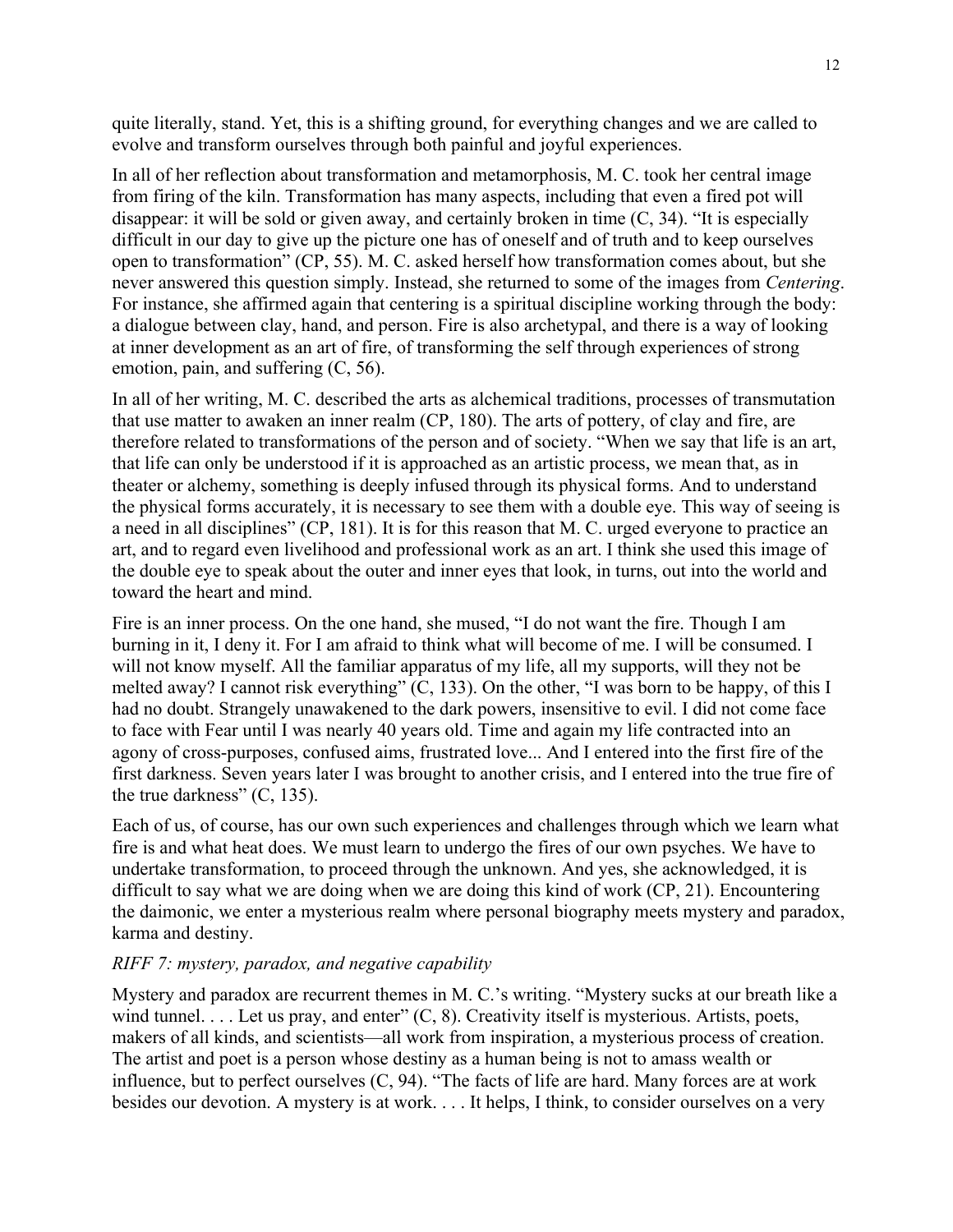long journey: the main thing is to keep to the path, to endure, to help each other when we stumble or tire, to weep and press on" (C, 140-41). My own life path is evolving through mysterious processes. I try to name them, but cannot. I try to see what they portend, but cannot. How does one speak of the ineffable, except to acknowledge that it exists?

Alongside mystery, we cannot escape paradox. We face the paradoxes of life and death, the paradoxes of the physical world that is invisible, inaudible, immeasurable, supersensible, and unpredictable. Yet we live in this world, making choices, centering ourselves as we center clay. Human beings are hungry; we are born hungry and seek satisfaction throughout life. We hunger for food, love, erotic pleasure, money, power, truth, pleasure, and approval. "We hunger for freedom and hunger for union" (C, 34-5). We must let go and in yielding we lose, and we gain.

One of the greatest human paradoxes concerns our opposing desires for freedom *and* union, for separation *and* connection, for solitude *and* community. I have always felt a strong resonance with this insight, perhaps because I feel the tension between my own longings for separation and solitude *and* my wish to be deeply and actively connected with others. Certainly, each of us has the freedom to choose, assuming that we practice discerning self-reflection. In her talk titled "Insight 1969," M. C. offered a long poetic reflection on freedom. We grow out of diverse processes, such as the freedom to participate or not participate; to be independent or dependent; to change direction and feel that one is not losing the path; to reject or to sustain the freedom to say yes or no or maybe. We experience the freedom to change things or to conserve; to care about or come to conflict with; not to know what one is doing and yet to do it. We have the freedom to despair, to love, to develop insight, and to take the consequences for all of our thinking, feeling, and action (CP, 125-26).

M. C.'s writing is full of dynamic oppositions, two of which are another kind of crossing point. First, she describes the tension between our failures–so vividly felt in the toxicity of our present environment–and the rediscovery of life sources and the sacred. Her life work might be defined as a sustained attempt to reframe "the sacred" in terms of the natural world, the arts, and crafts. Second, she identifies the tension between our practical and visionary capacities. We need to recognize our failures alongside a sense of the possibility of renewal of the sacred in the world. We must exercise our conscience and moral imagination in order to be whole and centered human beings.

Holding such powerful paradoxes in one's mind and heart requires "negative capability." I first heard this phrase when I met M. C. in 1971, and she had written briefly about it in *Centering*: "The craftsman experiences Form as a continuous force [that comes] unsummoned . . . Once we know in our flesh that the world is imbued throughout with formative energy, we begin to experience how alive the world is, the air is, the earth is, we are . . . It is this Negative Capability which John Keats was so struck by . . . ." (C, 115). And, once we begin to grasp how illusory our certainties, uncertainties, and doubts actually are, we can begin to enjoy them.

Keats coined this phrase in a December 1817 letter to his two brothers. A great admirer of Shakespeare, he wrote: "At once it struck me, what quality went to form a Man of Achievement, especially in literature, and which Shakespeare possessed so enormously—I mean Negative Capability, that is when man is capable of being in uncertainties, mysteries, doubts, without any irritable reaching after fact and reason." Negative capability means to be able to live amidst uncertainty, mystery, and doubt. It means to face the mysteries and paradoxes of life, and especially the impermanence of all phenomena, without grasping for something solid. And that is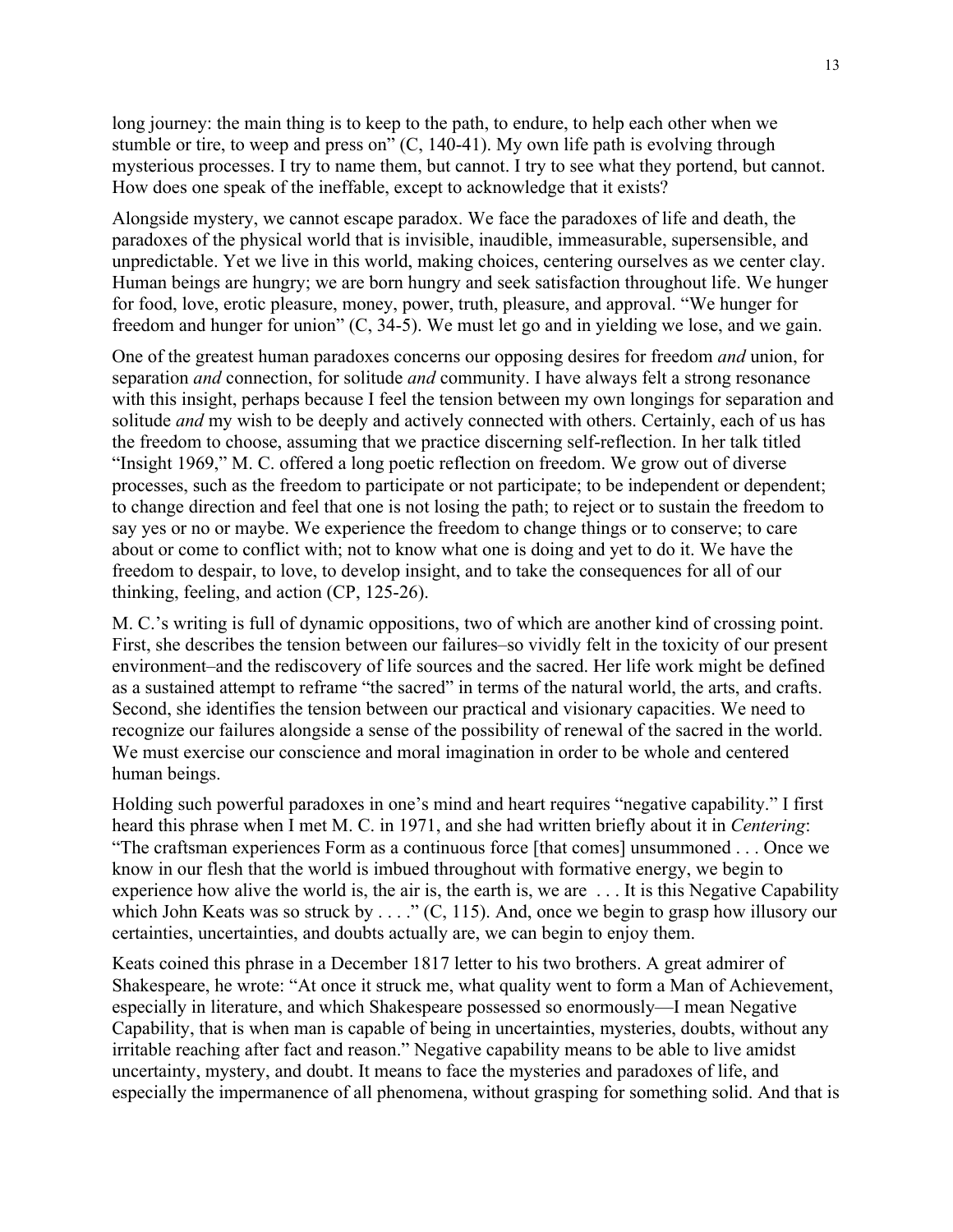a challenge without parallel, a challenge I accept every time I reflect about the inevitability of aging, illness, and death.

# *RIFF 8: karma and destiny*

"What do I do, when I can do whatever I want to do?" M. C. asked (C, 52). What each person wants, she said, is to be born into the body, with the freedom to pursue our creativity. "Our studies of Eastern philosophy teach us to let go, to drop it. To surrender our attachments, our mentation. To free ourselves from ignorance and suffering. Our studies of Western philosophy teach us to surrender our minds to perception. . . . There is only the moment, and yet the moment is always giving way to the next so that there is not even NOW, there is NOTHING. True, true. There is nothing, if that is the way to understanding how much there is"  $(C, 53)$ . We learn about the suchness of things. Later, M. C. quoted a saying (identified only as from "the Orient") that "transformation is the aim and purpose of all practice" (CP, 24). Through our practices—of the arts and crafts, meditation and prayer—we are transformed, and transformation has distinctive karmic dimensions.

Each person's personal biography and personal destiny are not the result of impersonal forces. Instead, they are connected with where we are in our lives, and with our karma. M. C. defined karma as reaping what one has sown, of experiencing the consequences of past action, even from our past lives (CP, 7). Beyond this, "karma is the complex and subtle fabric of our inner forming, its causes and purposing. In my own life and study I have found that one does not go very far into one's deep wrestling with the daimonic without developing a sense of journey which is bound neither by birth nor death" (CP, 193).

Usually we know and experience life as a stream of likes and dislikes that form both our personal attachments and what we reject. And these are karmic: what we carry with us as inner patterning from the past may be related to a family pattern or to our racial past. M. C. acknowledged that to try to talk about karma is indeed complicated. Nevertheless, we should transform our karma through initiative. Ultimately, everything we do makes a difference and everything therefore is important (C, 42). This is a matter for deep contemplation and, ultimately, for action.

M. C. identified reincarnation as a form of re-embodying. It means taking up a new visible form through an inner process of growth, development, and change. It means rebirth (CP, 110). And she again found a powerful metaphor in the plant world, especially in the cycles of the seasons, and the process of a plant's growing, flowering, bearing seed, and dying. Although the words karma, rebirth, and reincarnation are in common parlance, most of us do not talk much about their deeper implications. This may be changing now under the influence of Hindu and Buddhist teachers and practitioners within our culture.

In *Opening Our Moral Eye* and in *The Fire Within,* a film based on her life and work, M. C. recounted a formative dream. She was standing in her vegetable garden. About fifty feet away, on the compost pile, stood a Being with a strange smile and three eyes. The right eye was the sun, the middle eye a diamond, and the left a huge human eye. Its front teeth were crooked, and it had a large benign countenance. In her dream she was asking this Being a question, a life or destiny question such as "when will I . . . when will my time . . . what is my destiny? She could hardly find words for the questions. But this Dream Angel answered her immediately: "I wouldn't worry about that if I were you." She went into the studio and made this figure.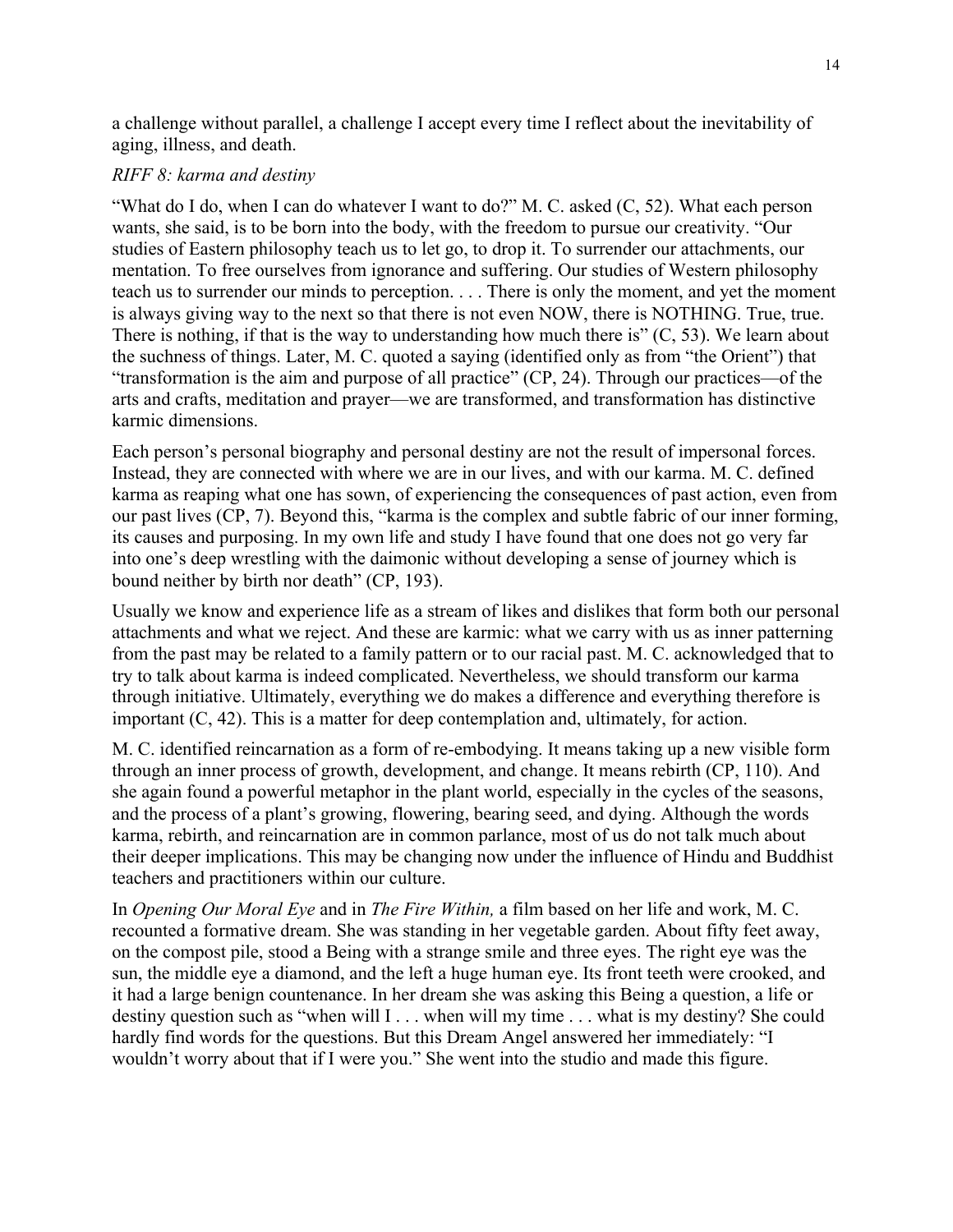

M. C. Richards, *Dream Angel*, 5" x 8", Collection of Deborah J. Haynes

I reflect about questions of my own destiny too, nearly every day. I never felt that I did enough for M. C., given all that she taught me about creativity and courage, art and life. This essay therefore begins to repay what I experience as a "karmic debt," a phrase that she had used in a letter to me dated June 12, 1978. M. C. had been working diligently on *Toward Wholeness*, "trying always to discover how much of my own point of view I should express. My other books have no other 'subjects' than my point of view, my access to intuitive 'truth'. This is a different ballgame. Many tricky aspects. Often I wonder why I am attempting it. One day in Florida when I asked myself that question, an answer unexpectedly came: it is a 'karmic debt'. Hmm'm. I wonder." Writing this, I am nearing the end of 100 days of solitude, a retreat during which I have stabilized my dharma and art practices after a multi-year period of trauma, loss, and transition. Now, so many years since her death, she has joined me again in the studio. Day by day, I make new sense of her life, and of the profound values that guided her writing and art.

# **By Way of Conclusion**

I hope that my effort to engage M. C. Richards' literary career contributes in some small way to the ongoing dialogue about her significance as a twentieth-century renaissance woman of arts and letters. This essay is, at the very least, an expression of care.

For M. C. caring defines the intersection of writing and handcraft. The artist and craftsperson care about the vessel, the ornament, the tool, the table, the stool, the symbol, the food, the room, the others working in the studio. To care expresses our capacity to respond humanly. And from what does this capacity emerge? It comes at least partly from the natural pleasure of handling materials, of choosing and participating, and thereby being connected to materials, and the greater world. "To respond to the life in nature and each other. To be given a chance to say Yes and No, to speak for ourselves, to hear our own voice in the vast mosaic of our culture" (CP, 22). Caring comes from the body and bodily sensations, and it comes from the heart. It comes also from the spirit and from conscience, from the sense of what it means to live as a human being in a world with others (CP, 23).

M. C. acknowledged that, while the handcrafts may be an anachronism in our time, they are basic to spiritual life. We walk a path of the crafts, indeed of all of the arts. Through these practices we learn to extend our caring "from the center through all the parts. This does not happen of itself. It is a discipline of inner plasticity and shaping. It is craft without end" (CP, 25).

The work of caring is profound; and it involves affirmation, healing, teaching, supporting and attending, concentrating on the needs of others. M. C. cared *for* others throughout her life, and was, in her final year, cared for *by* others. Following serious illness, during the last few months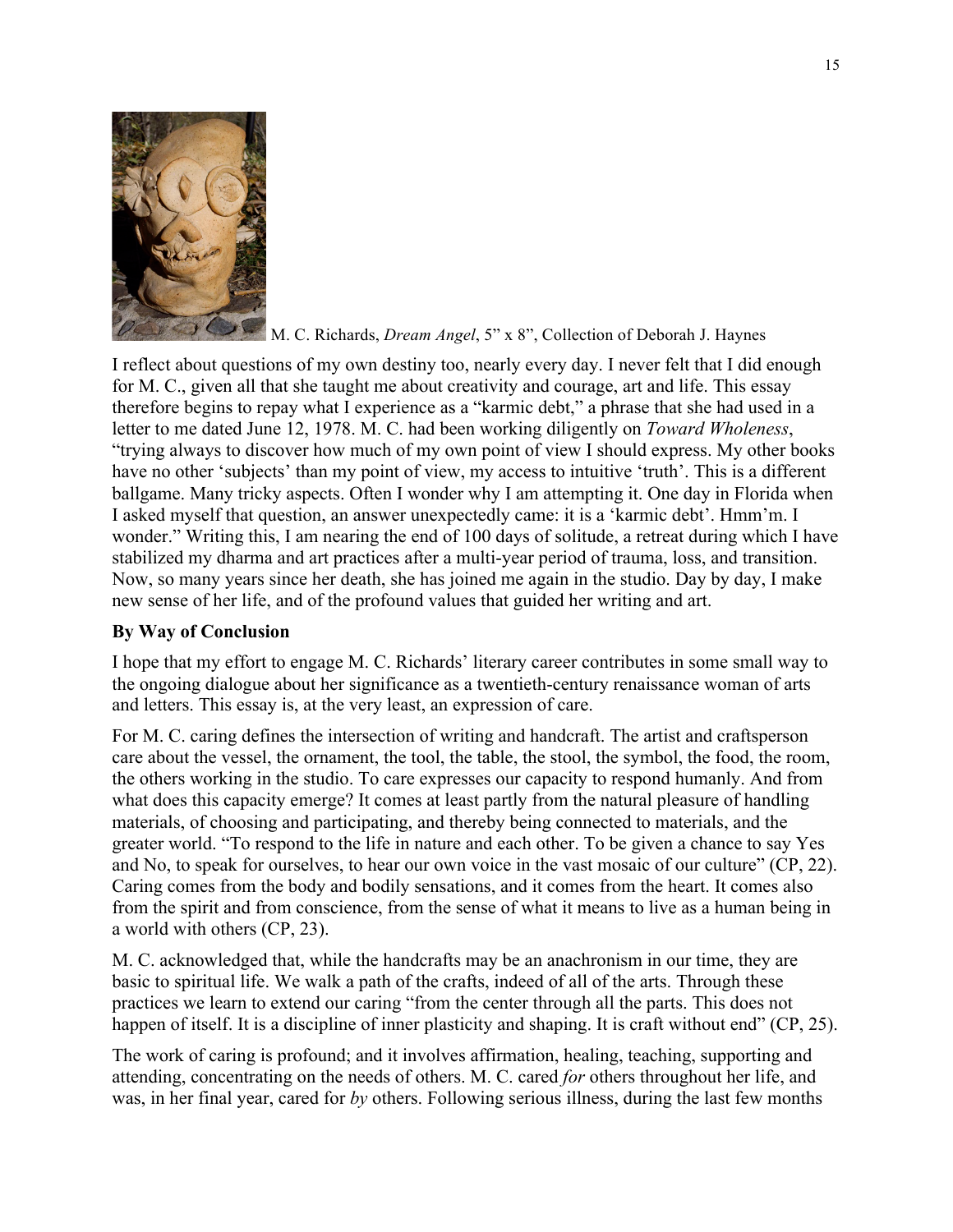of her life she remained at home at Kimberton, under her physician's injunction to rest. "Now I am quiet, slow, a bit unstable, and in good spirits. I like this new planet I am on–this new way of being. . . . I have enjoyed coming to know the mystery and secret joys of REST–not diversion, not entertainment, not 'relaxation' nor change, but REST: no sensory content, inhabiting myself as BEING, experiencing Being" (privately circulated "Notes from an Experience of Illness and Aging"). This sentiment was also powerfully expressed in the final lines of her poem "Dying," published posthumously in *Backpacking in the Hereafter*:

"Ready to experiment, be creative, serve be beautiful, be real, be nowhere be no one I already know be birthing myself waves and particles backpacking in the hereafter."

M. C. maintained her capacity for centered presence until she died. In concluding this essay, I therefore return to this theme. Early in *Centering*, M. C. mentioned Paul Reps' now well-known book, *Zen Flesh Zen Bones*. Published in 1957, it is primarily a collection of Zen stories, koans, and commentary on a series of woodblock prints. The last section of the book, which Reps called "Centering," is a transcription of three ancient Sanskrit texts that are reputedly between 3000 and 4000 years old: *Vigyan Bhairava Tantra*, *Sochanda Tantra*, and *Malini Vijaya Tantra*. These texts are related to the Trika school of Kashmiri Shaivism (followers of the Hindu God Shiva). Reps suggested that the 112 aphorisms may well be the roots of Zen Buddhism, though this has been questioned. For instance, in an early review of the book, Christmas Humphries denied that this text has anything to do with Zen Buddhism. Such a comment notwithstanding, in subsequent decades, this text has enjoyed an ongoing popular audience. As a result of studying world religions for decades, I have been curious about how such a document might have transmogrified as it traveled east through Tibet, China, Korea, and finally to Japan. A fascinating book by Sam van Schaik, *Tibetan Zen: Discovering a Lost Tradition*, explores such regional transmission along the Silk Road.

In exploring her theme of centering as a physical and metaphysical process, M. C. quoted several of these aphorisms. These are certainly studio instructions, but they are also profound spiritual teachings.

"Wherever your attention alights, at this very point, experience"  $(C, 25)$ .

"Wherever satisfaction is found, in whatever act, actualize this" (C, 25).

"Just as you have the impulse to do something, stop" (C, 28).

Finally, I acknowledge that even though much is left out of this narrative, I must stop. The Dream Angel speaks to me, as it spoke to M. C.: "I wouldn't worry about that if I were you."

#### **Sources and References**

Books and translation by M. C. Richards (in chronological order)

Artaud, Antonin. *The Theater and Its Double.* Translated by Mary Caroline Richards. New York: Grove Press, 1958.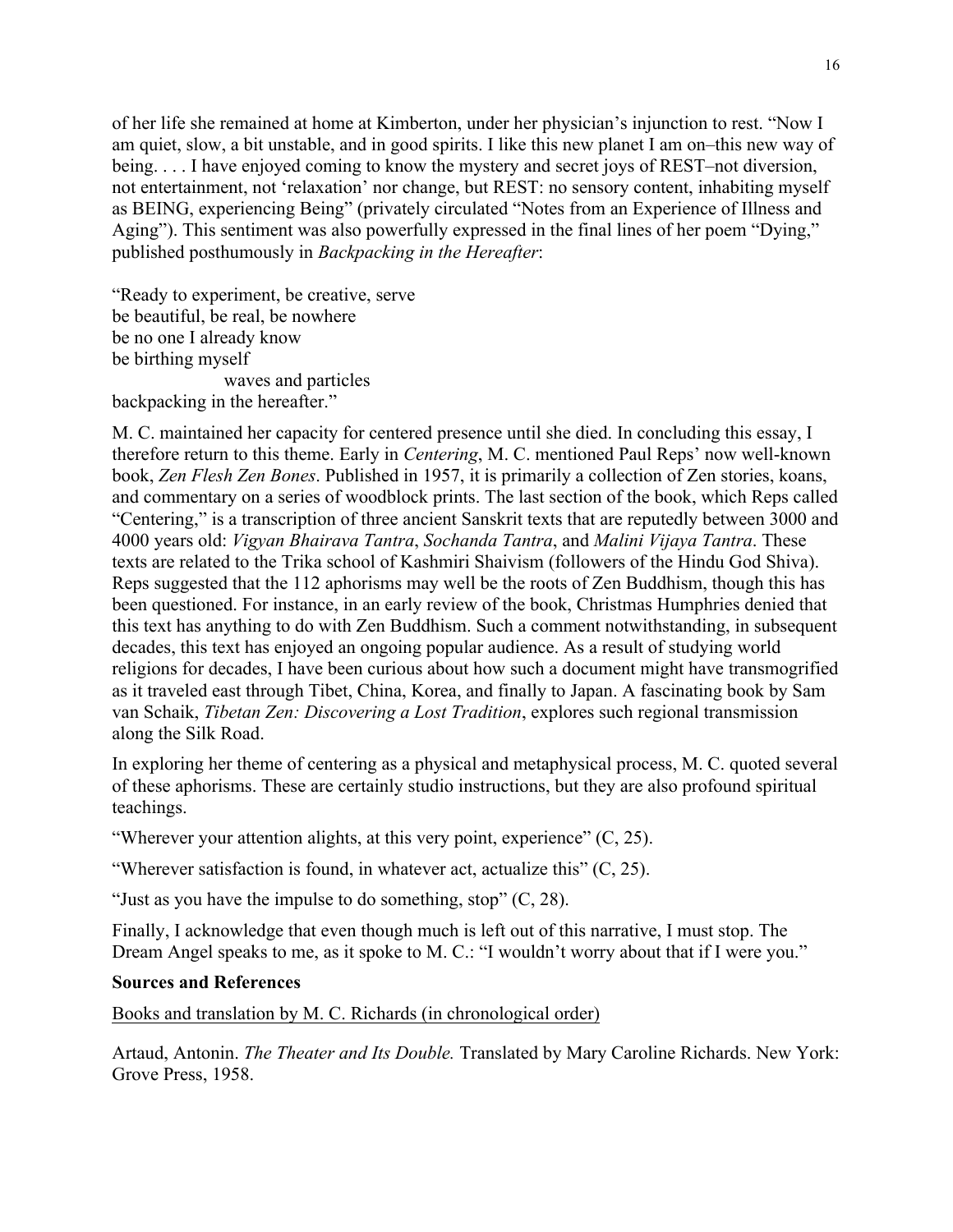Richards, M. C. *Centering in Pottery, Poetry, and the Person*. Middletown, CT: Wesleyan University Press, 1964. (C)

*\_\_\_\_\_\_\_\_. The Crossing Point: Selected Talks and Writings.* Middletown, CT: Wesleyan University Press, 1971. (CP)

*\_\_\_\_\_\_\_\_. Toward Wholeness: Rudolf Steiner Education in America.* Middletown, CT: Wesleyan University Press, 1980. (TW)

*\_\_\_\_\_\_\_\_. Opening Our Moral Eye: Essays, Talks, & Poems Embracing Creativity & Community.* Edited by Deborah J. Haynes. Hudson, NY: Lindisfarne Press, 1986. (OME)

*\_\_\_\_\_\_\_\_. Imagine Inventing Yellow: New and Selected Poems.* Barrytown, NY: Station Hill,  $\overline{1991}$ . (IIY)

*\_\_\_\_\_\_\_\_. Before the Beginning.* San Francisco: Tangram, 1995.

\_\_\_\_\_\_\_\_. "Notes from an Experience of Illness and Aging," June 1999, privately circulated.

*\_\_\_\_\_\_\_\_. Backpacking in the Hereafter*. Edited by Julia Conner. Asheville, NC: Black Mountain Museum and Art Center, 2014. (BiH)

References used or noted in this essay:

Bachelard, Gaston. *Psychoanalysis of Fire*. Boston: Beacon Press, 1964.

Barfield, Owen. *Poetic Diction: A Study in Meaning.* London: Faber and Gwyer, 1928.

\_\_\_\_\_\_\_\_. *Saving the Appearances: A Study in Idolatry.* London: Faber and Faber, 1957.

Berry, Wendell. "It All Turns On Affection," http://www.neh.gov/about/awards/jeffersonlecture/wendell-e-berry-lecture.

Green, David. *Understanding Pottery Glazes.* London: Faber and Faber, 1963.

Humphries, Christmas. Review of *Zen Flesh Zen Bones,* eds. Paul Reps and Nyogen Senzaki. *The Middle Way: Journal of the Buddhist Society* 43 (1958): 41.

Keats, John. http://www.keatsian.co.uk/negative-capability.php or http://www.bl.uk/romanticsand-victorians/articles/john-keats-and-negative-capability. The latter is an excellent article on the British Library website.

Murchie, Guy. *Music of the Spheres.* Boston: Houghton Mifflin, 1961.

Reps, Paul and Nyogen Senzaki, eds. *Zen Flesh Zen Bones.* Boston: Charles E. Tuttle, 1957.

Rhodes, Daniel. *Clay and Glazes for the Potter*. Philadelphia: Chilton Books, 1957.

Vico, Giambattista, *The New Science*. Ithaca: Cornell University Press, 1968. Rev. translation of the 3d ed. (1774) by Thomas Goddard Bergin and Max Harold Fisch.

Additional Notes on Sources

M. C. Richards' archives are now housed at the Getty Research Institute in Los Angeles. Her archives reflect many of the critical ideas that influenced American culture and art in the twentieth century. For instance, she had a life-long correspondence and interchange of ideas with such leading figures as John Cage, Merce Cunningham, Charles Olson, and R. Buckminster Fuller. URL: http://archives2.getty.edu:8082/xtf/view?docId=ead/960036/960036.xml